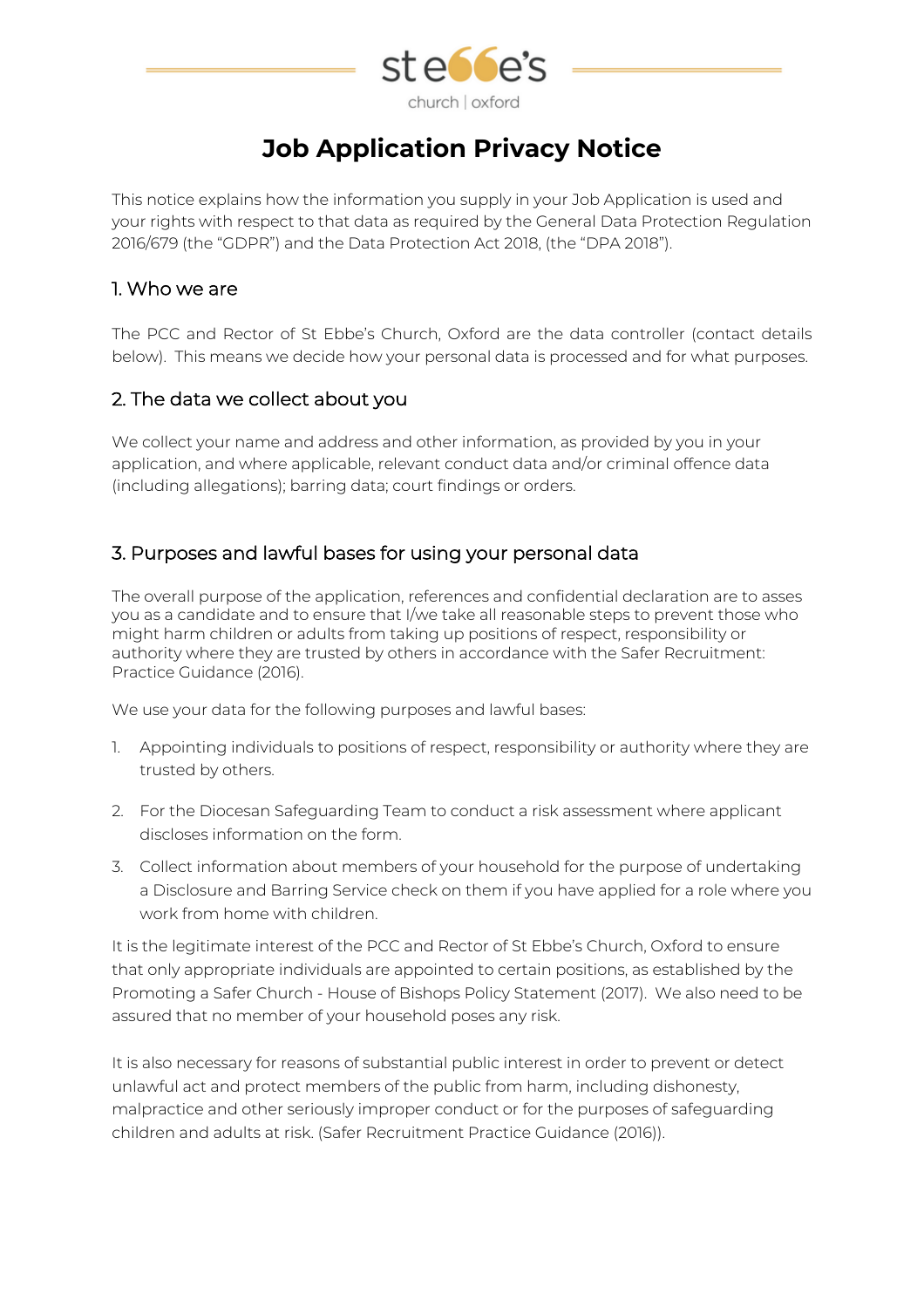#### Legitimate Interest Assessment

| We have a specific purpose<br>with a defined benefit                                                                     | The processing is an essential part of safer recruitment,<br>to ensure that individuals appointed to positions of<br>respect, responsibility or authority where they are trusted<br>by others are properly vetted and pose no risk to<br>children, vulnerable adults or the wider public. |
|--------------------------------------------------------------------------------------------------------------------------|-------------------------------------------------------------------------------------------------------------------------------------------------------------------------------------------------------------------------------------------------------------------------------------------|
| The processing is necessary<br>to achieve the defined<br>benefit.                                                        | Without processing this data, there would be no<br>assurance that suitable individuals are being appointed.                                                                                                                                                                               |
| The purpose is balanced<br>against, and does not<br>override, the interests, rights<br>and freedoms of data<br>subjects. | The risk of significant harm to others if inappropriate<br>appointments are made outweighs the low risk to<br>individuals of disclosing the data to us.                                                                                                                                   |

For a copy of the full Legitimate Interest Assessment, please contact us on the details included in section 7 headed "Complaints".

## 4. Sharing your data

Your personal data will be treated as strictly confidential and will only be shared with those involved in the recruitment/appointment process and, where appropriate, the Diocesan Safeguarding Team. It may be shared outside the Church for the prevention or detection of an unlawful act; to protect members of the public from harm or safeguarding purposes, or as required by law, under Schedule 1, Part 1, Part 2 or Part 3 (as appropriate) of the Data Protection Act 2018, with the following:

- Police
- Children's or Adults Social services in Local Authorities
- Statutory or regulatory agencies, (e.g. the DBS)

#### 5. Data Retention

We keep your personal data, if your application is successful, for no longer than reasonably necessary for the periods and purposes as set out in the retention table below at the following link:

https://www.churchofengland.org/sites/default/files/2017-10/Safeguarding%20Records- %20Retention%20Tool%20kit%20-Dec%2015.pdf

If your application isn't successful, your data will be held for 6 months after the recruitment process ends, and then destroyed.

# 6. Your Legal Rights and Complaints

Unless subject to an exemption under the GDPR or DPA 2018, you have the following rights with respect to your personal data: -

- The right to be informed about any data we hold about you;
- The right to request a copy of your personal data which we hold about you;